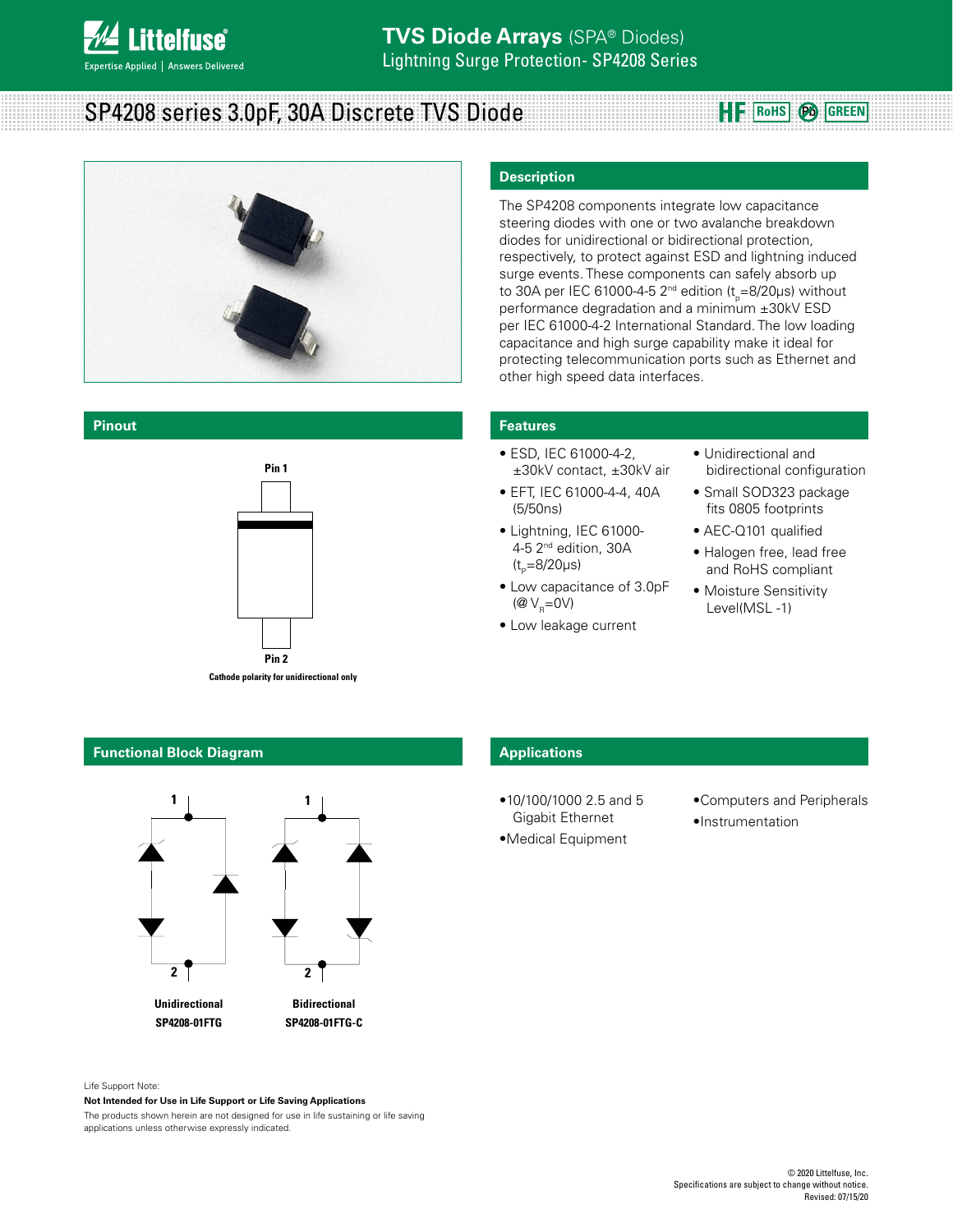### **Absolute Maximum Ratings**

| <b>Symbol</b>  | <b>Parameter</b>                          | <b>Value</b> | <b>Units</b> |  |  |  |
|----------------|-------------------------------------------|--------------|--------------|--|--|--|
| $n_{\rm PP}$   | Peak Current $(t_{0} = 8/20 \mu s)$       | 30           | Α            |  |  |  |
| Pk             | Peak Pulse Power (t <sub>n</sub> =8/20µs) | 750          | W            |  |  |  |
| $^{\prime}$ OP | <b>Operating Temperature</b>              | -40 to 125   | $^{\circ}C$  |  |  |  |
| ' STOR         | Storage Temperature                       | -55 to 150   | $\circ$      |  |  |  |

CAUTION: Stresses above those listed in "Absolute Maximum Ratings" may cause permanent damage to the component. This is a stress only rating and operation of the component at these or any other conditions above those indicated in the operational sections of this specification is not implied.

# **Electrical Characteristics (Top=25°C)**

|                                    | $\mathbf{u}$                |                                                     |                          |            |                          |              |
|------------------------------------|-----------------------------|-----------------------------------------------------|--------------------------|------------|--------------------------|--------------|
| <b>Parameter</b>                   | <b>Symbol</b>               | <b>Test Conditions</b>                              | <b>Min</b>               | <b>Typ</b> | <b>Max</b>               | <b>Units</b> |
| Breakdown Voltage                  | $\mathsf{V}_{\mathsf{BD}}$  | $Ie=1mA$                                            | $\sim$                   | 9.5        | $\sim$                   | $\vee$       |
| Reverse Standoff Voltage           | $V_{RWM}$                   | $I_{p} \leq 1 \mu A$                                |                          | ۰          | 8.0                      | $\vee$       |
| Leakage Current                    | $L_{\text{EAK}}$            | $V_e = 8.0V$                                        | $\overline{\phantom{a}}$ | 0.02       | 0.5                      | μA           |
| Clamp Voltage <sup>1</sup>         |                             | $I_{\text{pp}} = 1$ A, t <sub>n</sub> =8/20µs, Fwd  | $\overline{\phantom{a}}$ | 11.5       | $\overline{\phantom{a}}$ | $\vee$       |
|                                    | $V_c$                       | $I_{\text{pp}}$ =17A, t <sub>o</sub> =8/20µs, Fwd   |                          | 19         | $\overline{\phantom{a}}$ | $\vee$       |
|                                    |                             | $I_{\text{pp}} = 30A$ , t <sub>o</sub> =8/20µs, Fwd |                          | 25         |                          | $\vee$       |
| Dynamic Resistance <sup>2</sup>    | $R_{DYN}$                   | TLP, tP=100ns, I/O to GND                           | $\sim$                   | 0.37       | $\overline{\phantom{a}}$ | $\Omega$     |
| ESD Withstand Voltage <sup>1</sup> |                             | IEC 61000-4-2 (Contact Discharge)                   | ±30                      | ٠          | $\sim$                   | kV           |
|                                    | $\mathsf{V}_{\texttt{ESD}}$ | IEC 61000-4-2 (Air Discharge)                       | ±30                      | ٠          | $\sim$                   | kV           |
| Diode Capacitance <sup>1</sup>     | $C_{D}$                     | Reverse Bias=0V, f=1MHz                             | $\overline{\phantom{a}}$ | 3.0        | $\overline{\phantom{a}}$ | pF           |

**Note:**

**1.** Parameter is guaranteed by design and/or component characterization. **2.**Transmission Line Pulse (TLP) with 100ns width, 2ns rise time, and average window t1=70ns to t2= 90ns

## **8/20μs Pulse Waveform**



# **Positive Transmission Line Pulsing (TLP) Plot**

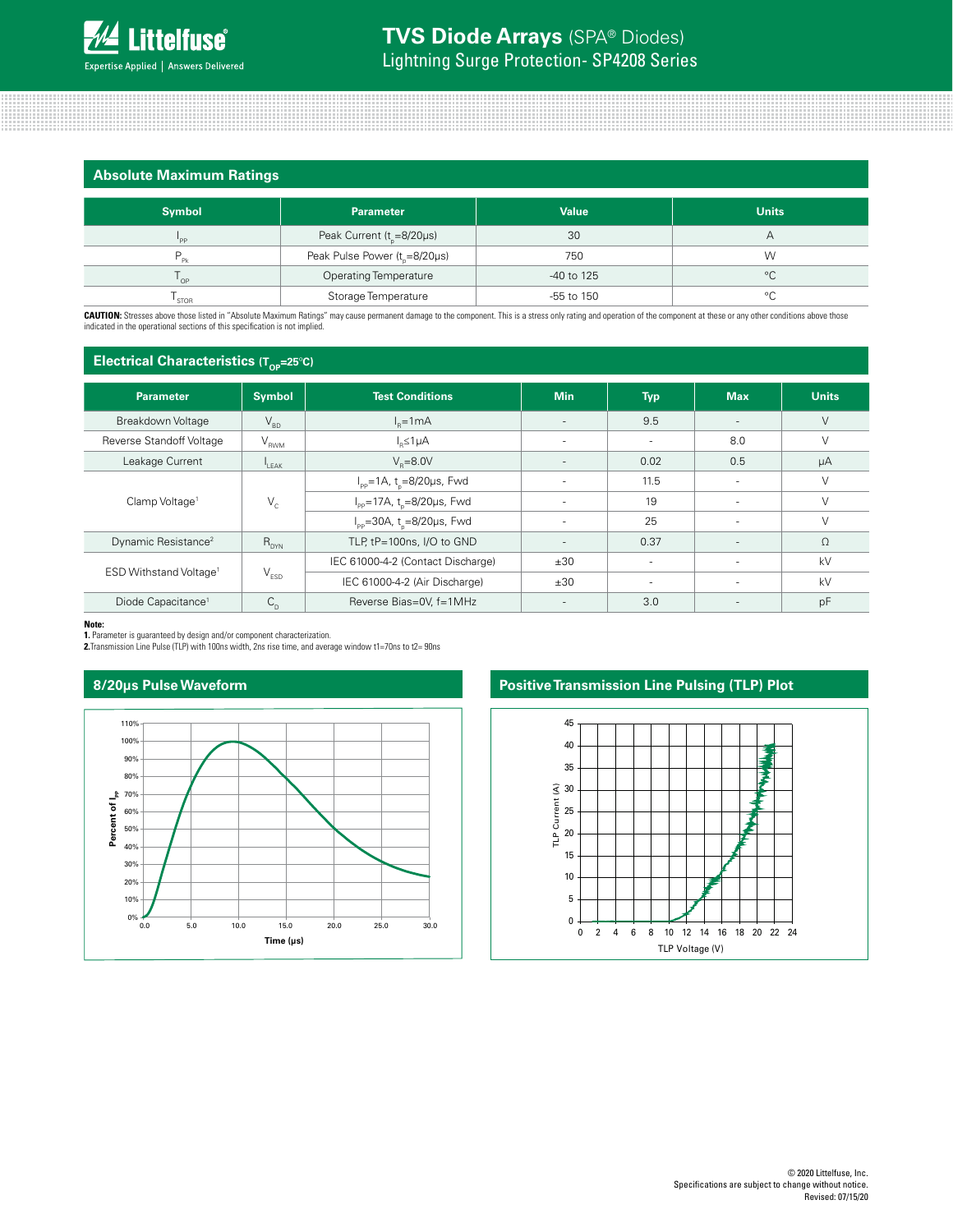



# **Capacitance vs. Reverse Bias**



# **IEC 61000-4-2 +8 kV Contact ESD Clamping Voltage IEC 61000-4-2 -8 kV Contact ESD Clamping Voltage**



# **Clamping Voltage vs I<sub>pp</sub> 8/20μS waveshape**



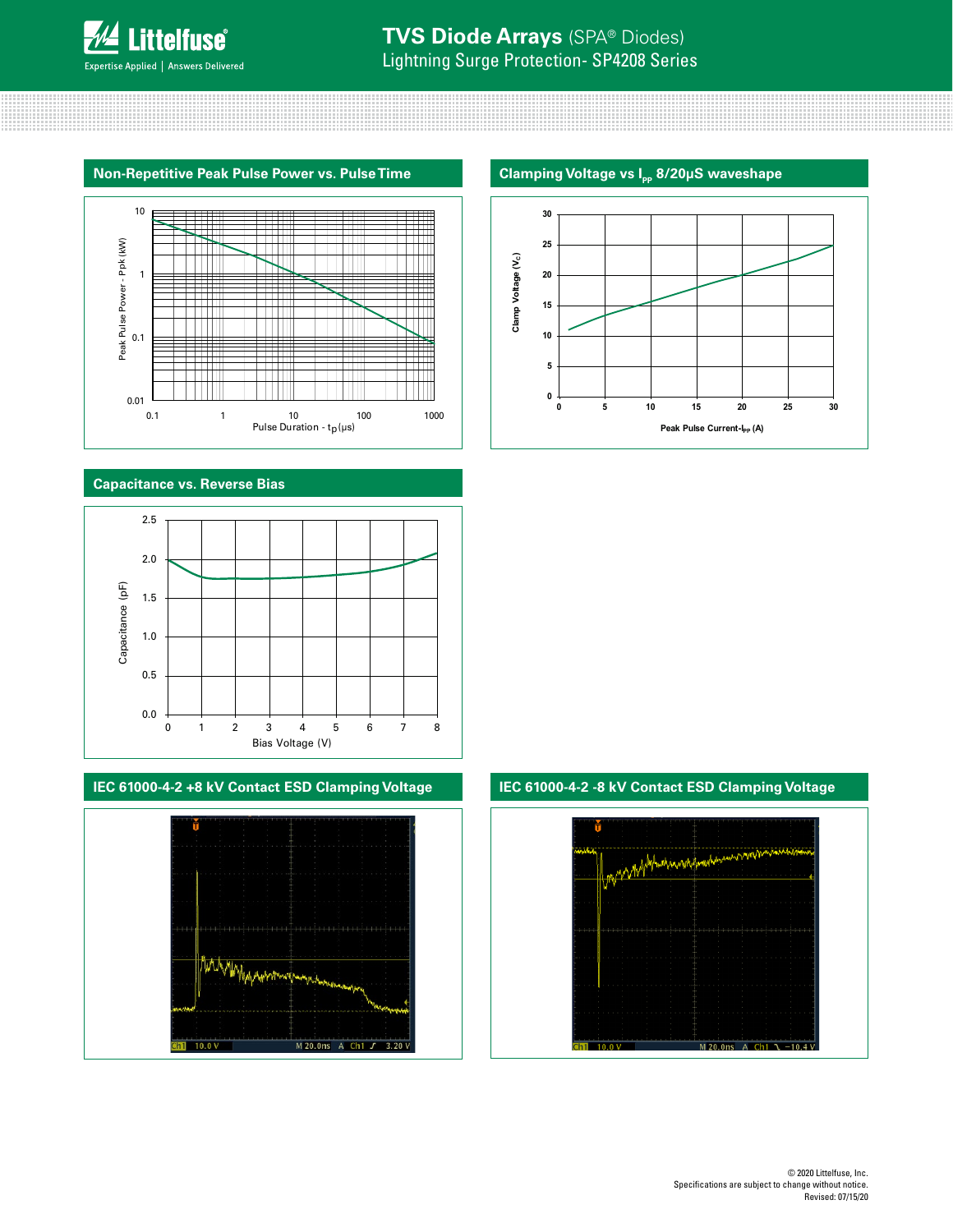#### **Soldering Parameters**

| <b>Reflow Condition</b>                                        |                    |                                                                                                               |              |                              |                                |
|----------------------------------------------------------------|--------------------|---------------------------------------------------------------------------------------------------------------|--------------|------------------------------|--------------------------------|
| - Temperature Min $(T_{s(min)})$                               | $150^{\circ}$ C    |                                                                                                               |              |                              |                                |
| - Temperature Max $(T_{\text{simax}})$                         | $200^{\circ}$ C    |                                                                                                               |              |                              | C<br>Tı                        |
| - Time (min to max) $(t)$                                      | $60 - 180$ secs    |                                                                                                               | T.           |                              |                                |
| Average ramp up rate (Liquidus) Temp (T <sub>1</sub> ) to peak |                    |                                                                                                               | $T_{S(max)}$ |                              |                                |
| $T_{S(max)}$ to $T_{L}$ - Ramp-up Rate                         |                    |                                                                                                               |              | Ramp-d                       |                                |
| - Temperature (T.) (Liquidus)                                  | $217^{\circ}$ C    | $\mathsf{I}_{S(min)}$                                                                                         |              |                              |                                |
| - Temperature (t,)                                             | $60 - 150$ seconds |                                                                                                               |              |                              |                                |
| Peak Temperature (T <sub>a</sub> )                             |                    |                                                                                                               |              |                              |                                |
| Time within 5°C of actual peak Temperature (t)                 |                    |                                                                                                               |              | ← time to peak temperature   | Time                           |
| <b>Ramp-down Rate</b>                                          |                    |                                                                                                               |              |                              |                                |
| Time 25°C to peak Temperature (T <sub>a</sub> )                | 8 minutes Max.     |                                                                                                               |              |                              |                                |
| Do not exceed                                                  | $260^{\circ}$ C    |                                                                                                               |              |                              |                                |
|                                                                |                    | Pb - Free assembly<br>3°C/second max<br>3°C/second max<br>$260+0/5$ °C<br>$20 - 40$ seconds<br>6°C/second max |              | $T_{P}$<br>Temperature<br>25 | Ramp-up<br><b>Preheat</b><br>. |



### **Product Characteristics**

| <b>Lead Plating</b>     | Matte Tin                                                 |
|-------------------------|-----------------------------------------------------------|
| <b>Lead Material</b>    | Iron Alloy                                                |
| <b>Lead Coplanarity</b> | 0.004 inches(0.102mm)                                     |
| Substrate material      | Silicon                                                   |
| <b>Body Material</b>    | Molded Compound                                           |
| Flammability            | UL Recognized compound meeting flammability<br>rating V-0 |

**Notes :** 

**1.** All dimensions are in millimeters **2.** Dimensions include solder plating.

**3.** Dimensions are exclusive of mold flash & metal burr.

# **Part Marking System Part Mumbering System**



#### **Ordering Information**

| <b>Part Number</b> | Package | <b>Marking</b> | Min. Order Qty. |
|--------------------|---------|----------------|-----------------|
| SP4208-01FTG       | SOD323  | Axx            | 3000            |
| SP4208-01 FTG-C    | SOD323  | <b>Bxx</b>     | 3000            |



**A=** Part Code **X=** Assembly Site **Y=** Date Code





**X=** Assembly Site **Y=** Date Code